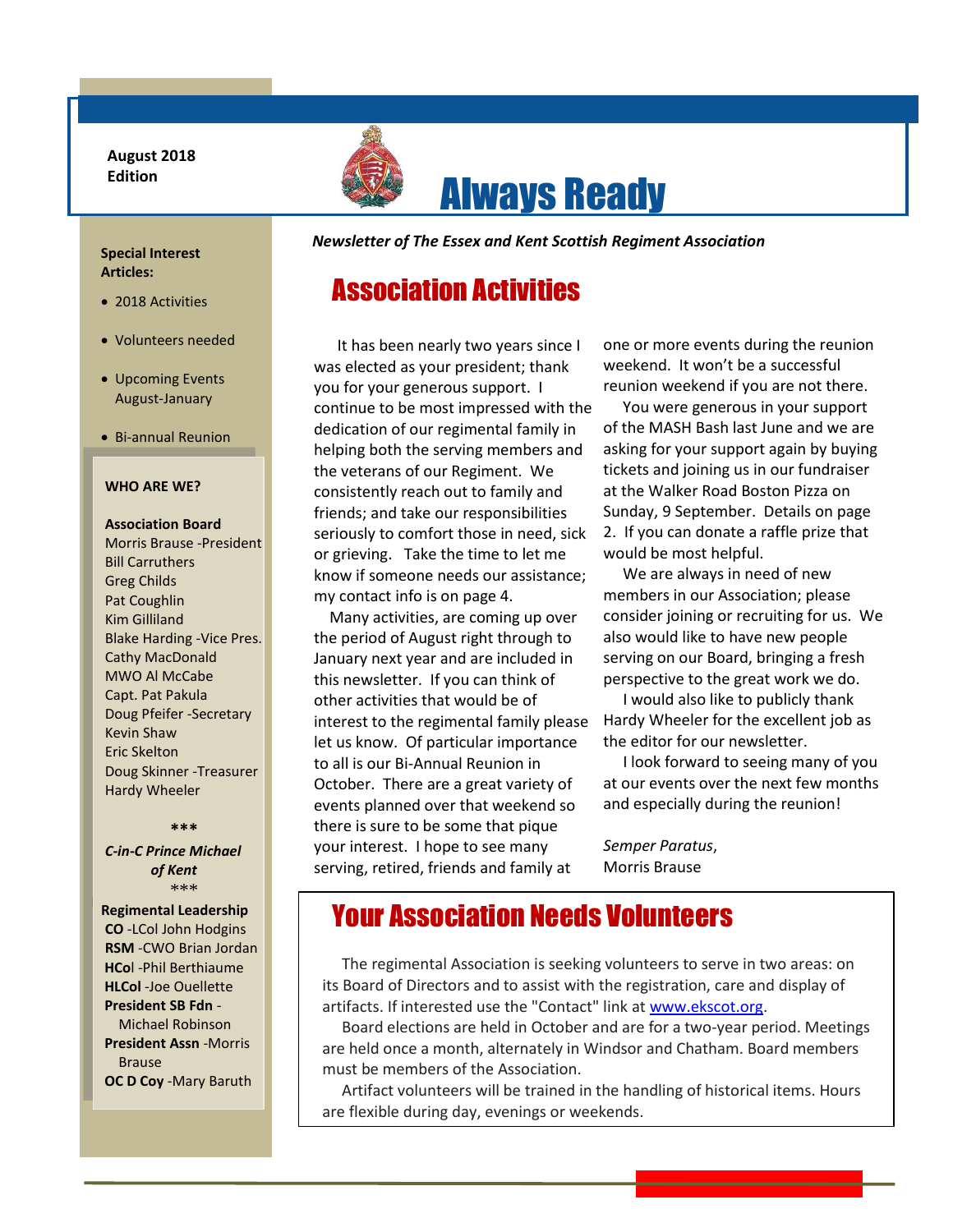JOIN US…



.

# Dieppe Memorial Service on 19 August in Windsor

To commemorate the 76<sup>th</sup> anniversary of the Dieppe Raid and especially members of The Essex Scottish who participated in the 1942 Raid on Dieppe join us at the Dieppe Memorial in Dieppe Gardens, Windsor at 1:00 pm on Sunday, **19 August 2018**. Serving members of the Regiment and the Pipes and Drums will be in attendance. Everyone is welcome.

## Boston Pizza Fundraiser on 9 September in Windsor

Your Association supports our serving soldiers and manages a growing collection of regimental artifacts but that requires funds. We cannot rely on donations. Please consider attending this Boston Pizza fundraiser on Sunday, **9 September 2018** from 2:00 to 5:00 pm at the 4450 Walker Road, Windsor location. Cost is \$20.00 for a pizza and salad buffet with drink specials. Tickets are available from any Board member or contact President Morris Brause at 519-965-0749 or [mbrause@gmail.com](mailto:mbrause@gmail.com) .

## Field of Valour Dinner on 4 Novemberin Chatham

 Association members and local veterans are invited to join the Regiment at the 2018 Field of Valour Dinner at The Kent 1874 Event Venue in Chatham on Sunday, **4 November** when the "Regiment wraps itself in its Colours". The theme will be the end of World War I - the specific battle and tariff are unknown at this time. Reservations are required. Contact Greg Childs at 519-472-1088 for more information and reservations.

## Remembrance Day Parades in Windsor and Chatham

 In recent years, the Regiment has extended its community outreach by parading in other communities, for example in Essex in 2015 and Amherstburg in 2017.

 Join the Regiment this year on **11 November** in either Windsor or Chatham. Past serving members and Association members are invited to **march on parade** in "blues and grays" or suit with medals in either location.

# War of 1812 Battlefield Tour

 Another battlefield tour was held on Saturday, 26 May 2018 involving a group of regimental family to Fort Meigs (Perrysburg, OH) and Fort Miamis (Toledo) to remember our Regiment's action from 29 April to 9 May 1813 that resulted in our new Battle Honour - Maumee. Fort Meigs is an impressive historic site with timber walls, block houses and many displays. If you are interested in the War of 1812 then consider attending the memorial events for the Battle of Frenchtown in Monroe, MI on 19 **January 2019**. Exact details are still unknown but if interested contact us by email a[t www.ekscot.org.](http://www.ekscot.org/)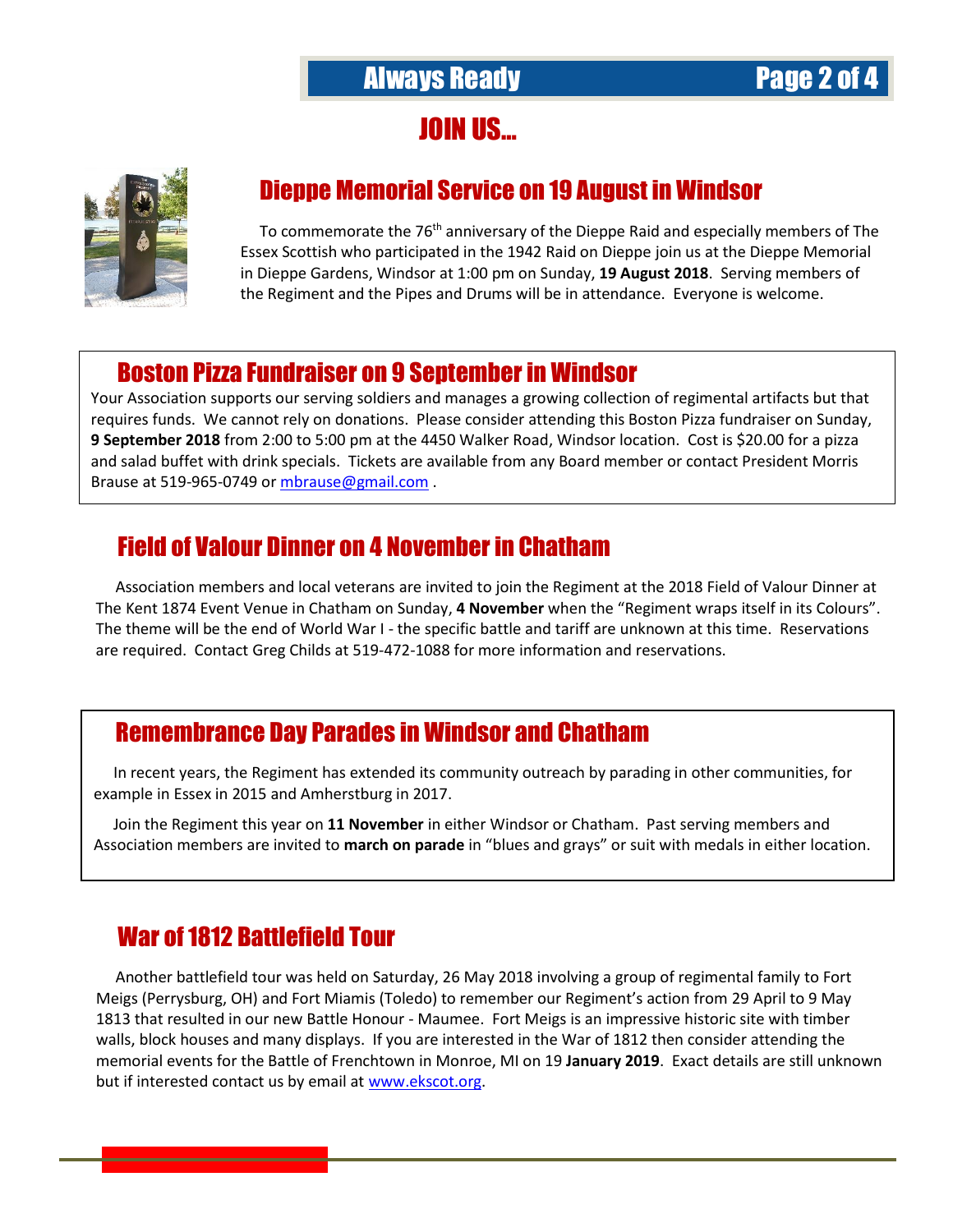# Always Ready Page 3 of 4

## Bi-Annual Reunion, 12-14 October 2018 L

 All members of the regimental family are cordially invited to attend the 2018 bi-annual reunion of our Regiment on the weekend of 12-14 October 2018. All events are at the Tilston Armoury, Windsor or Ansell Armoury, Chatham except the Old Windsor Armouries tour and march to the PMaj. Copland Cairn on Friday. To allow for planning we ask that you complete the attached Registration Form with payment before 28 September.

 For those planning to stay at a hotel over the weekend we have arranged favourable group rates at the Holiday Inn & Suites and the Hampton Inn & Suites both on Huron Church Line. See the Registration Form.

## **FRIDAY, 12 OCTOBER in Windsor**

4:30-7:00 pm, Happy Hour with supper available *(casual dress)* 7:30-8:30 pm, Tour of the Old Windsor Armouries redesigned as the University of Windsor Centre for Creative Arts 8:30 pm, March to the PMaj Jock Copland Cairn in Dieppe Gardens

## **SATURDAY, 13 OCTOBER in Windsor**

10:30 am, Coffee

11:00 am, Association Annual General Meeting and election of new board

12:00 pm, Lunch available

13:30 pm, Past CO/RSM/PMaj Parade with the regiment and formal welcome to our new Honorary Lieutenant-Colonel Joe Ouellette *(blazer, flannels and medals)*

2:30-4:00 pm, Messes open

6:00 for 7:00 pm, Family-style Banquet *(blazer and flannels - medals optional)*

## **SUNDAY, 14 OCTOBER in Chatham**

9:00 am, Registration

10:30 am, 7 th Annual Trot With The Troops for 1 or 5 kilometres *(casual dress and walking shoes)*





For Reunion inquiries contact: **Pat Coughlin** [coughlin@xplornet.com](mailto:coughlin@xplornet.com) 519-965-9497 **Morris Brause** [mbrause@gmail.com](mailto:mbrause@gmail.com) 519-965-0749

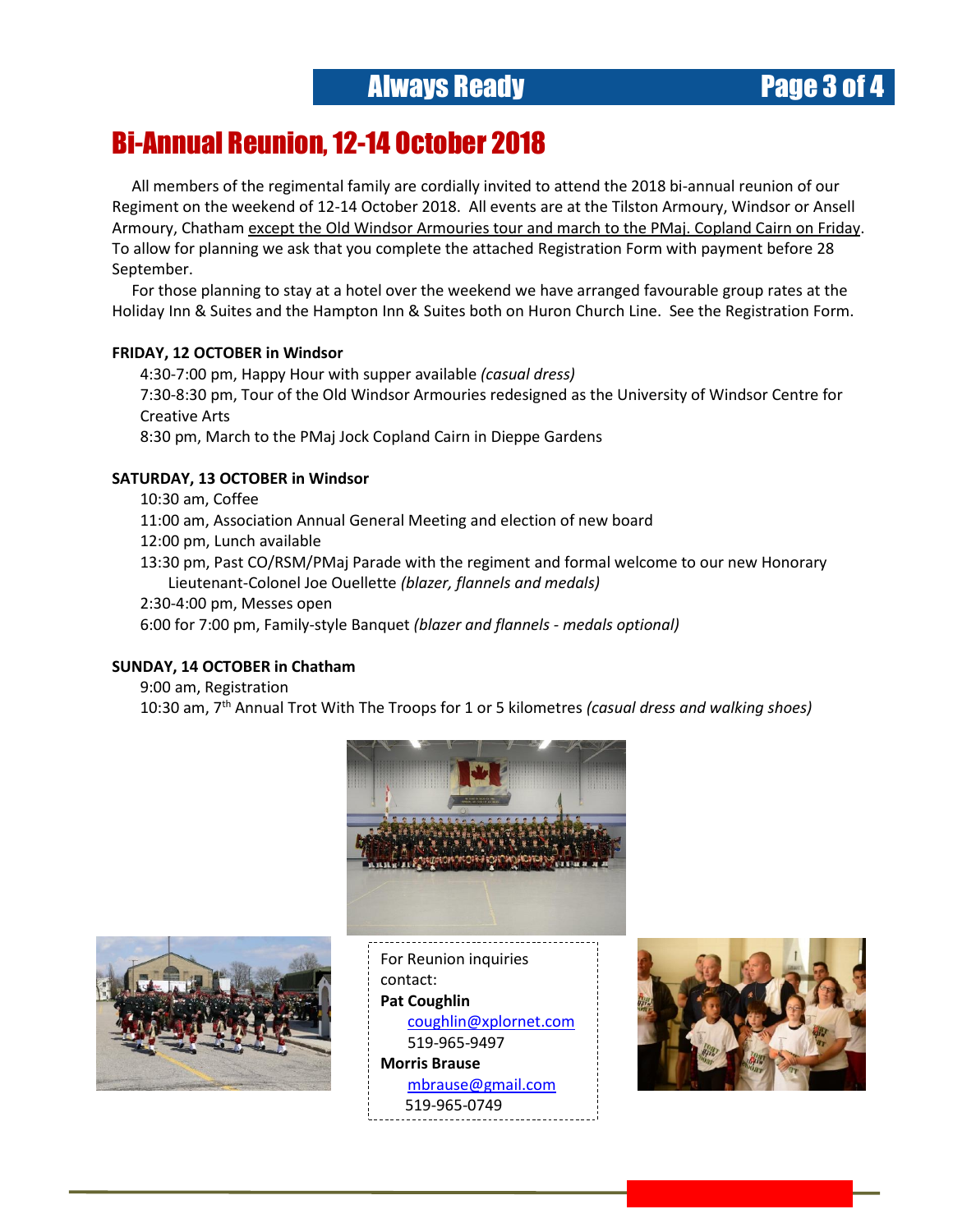# Always Ready Page 4 of 4

### **The Essex and Kent Scottish Regiment Association**

c/o Tilston Armoury 4007 Sandwich Street Windsor, ON N9C 1C3

Contact President Morris Brause at: 519-965-0749 [morbrause@gmail.com](mailto:morbrause@gmail.com) or

E-Mail: via website at the 'Contact' link

Web Site: [www.ekscot.org](file:///C:/Users/hardyw/Documents/EK%20Scot%20&%20Assn/www.ekscot.org)



Part of the 2018 Reunion is the  $7<sup>th</sup>$  Annual Trot With The Troops and Family Day. Both events are at the Ansell Armoury on Sunday, 14 October.

 NOT be doing their Load Bearing 13-km Fitness March so that the soldiers can This year the walk – run – blade – cycle route is one or five kilometres along Bloomfield Road and Riverview Line near the armoury. The serving members will attend the event with their families. Registration begins at 9:00 am and start at 10:30. There is no registration fee or official timing of the "trot". Just bring the entire family and have fun!

 Donations and sponsorships are gladly accepted with the proceeds from the event shared by the Regiment, Association and the Windsor Outreach Office of the Military Family Resource Centre. Donations of \$10.00 or more will receive a free tshirt and on request a charitable donation receipt.

 Following the "trot" complementary hot dogs and refreshments will be available for all in attendance. Children's activities such as face painting, archery, bocce and the Small Arms Trainer (if available) have been organized and are conducted by the Ansell Club (Joint Mess in Chatham), Delta Company and the Association.

 In accordance with Bylaw 509 notice is hereby provided of the **Annual General Meeting of The Essex and Kent Scottish Regiment Association ,** includiing election of directors, to be held at 1100 hours / 11:00 am on Saturday, 13 October, 2018 at the Major F.A. Tilston, VC Armoury and Police Training Centre at 4007 Sandwich Street, Windsor, ON. Bylaws are available at the Association link at [www.ekscot.org.](http://www.ekscot.org/)

# Another Great M.A.S.H. Bash

 Many people remember the U.S. television comedy series from 1972 to 1983 called M.A.S.H. (about the fictional *4077th Mobile Army Surgical Hospital* during the Korean War). It is with this theme that the Association held a fun evening on June 2 with good food; great entertainment provided by a local Celtic and traditional music band, and the regiment's Pipes and Drums; and lots of camaraderie. Many showed up wearing costumes, although you did not have to. Over 130 people were in attendance at this event.



 This is the second time in just over a year that The Essex and Kent Scottish Regiment Association held their MASH Bash at the Royal Canadian Legion, Branch 594 on Howard Avenue in Windsor. The event is a fundraiser to support both serving troops and veterans of The Essex and Kent Scottish. Thanks for your generous support by attending and donating raffle prizes.

On behalf of the Association Board, thank you to the

Executive of RCL Branch 594 for permitting us to once again hold this event at your Legion. It was a fabulous evening!

# **E&K Scot Kit Shop has plenty of new items for sale…**

See the inventory list (soon with photos) at [www.ekscot.org](http://www.ekscot.org/) Contact Cpl. Dan Leblanc at: [enk.kitshop@gmail.com](mailto:enk.kitshop@gmail.com) or [www.facebook.com/enk.kitshop/](http://www.facebook.com/enk.kitshop/)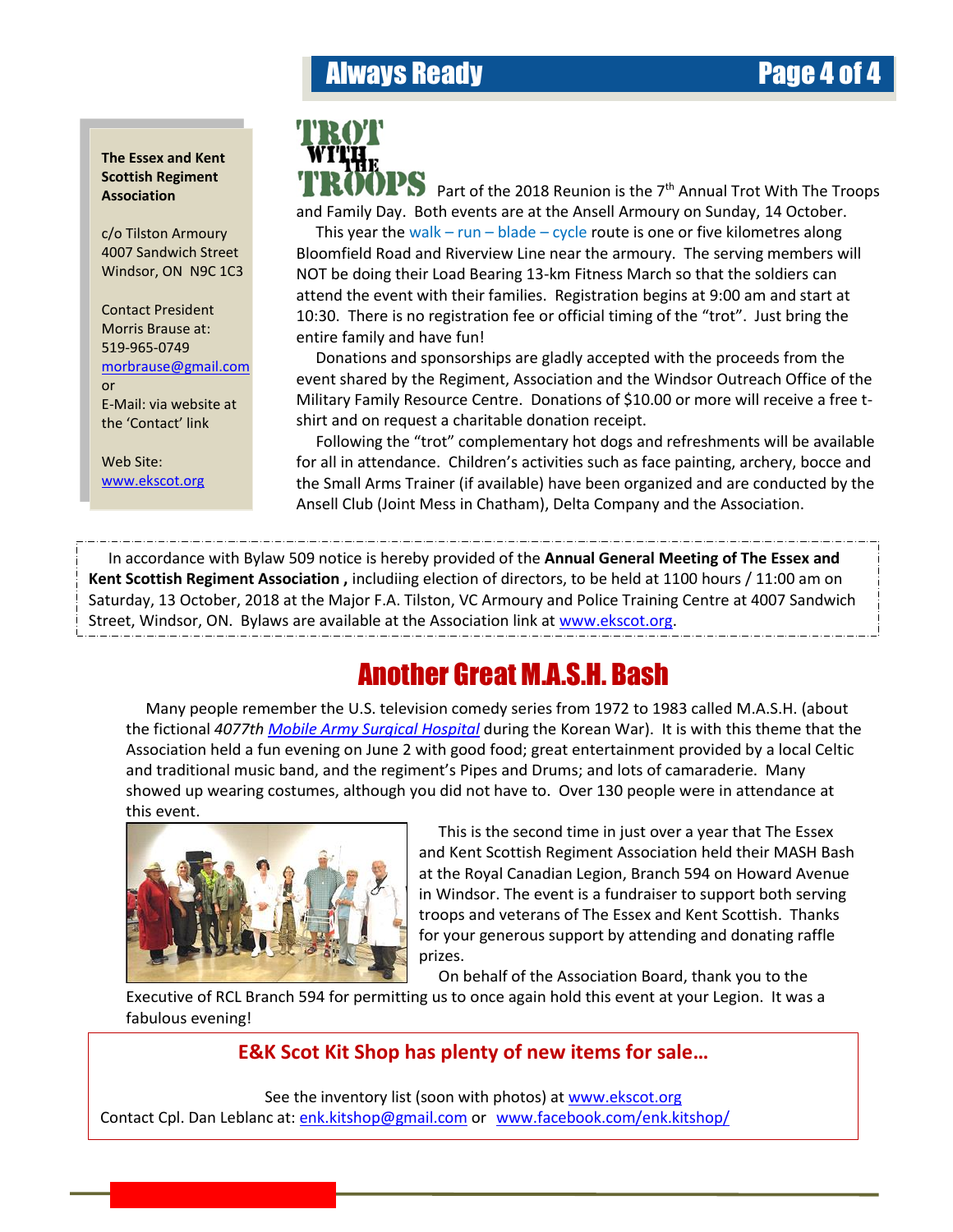## **THE ESSEX AND KENT SCOTTISH REUNION 12-13-14 October 2018**

## **REGISTRATION - PAYMENT REQUIRED BY 28 SEPTEMBER**

(For inquiries contact Pat Coughlin at 519-965-9497 OR Morris Brause at 519-965-0749)

[coughlin@xplornet.com](mailto:coughlin@xplornet.com) [mbrause@gmail.com](mailto:mbrause@gmail.com)

 $\blacksquare$ 

| <b>Name</b>                                              |                                                                                                                                                                           |                                                                 |             |                                  |
|----------------------------------------------------------|---------------------------------------------------------------------------------------------------------------------------------------------------------------------------|-----------------------------------------------------------------|-------------|----------------------------------|
| <b>Address</b><br>(number and street, city, postal code) |                                                                                                                                                                           |                                                                 |             |                                  |
| <b>Telephone</b>                                         |                                                                                                                                                                           |                                                                 |             |                                  |
|                                                          | <b>NAME TO APPEAR ON NAME BADGE:</b>                                                                                                                                      |                                                                 |             |                                  |
|                                                          |                                                                                                                                                                           | given name                                                      | family name |                                  |
|                                                          |                                                                                                                                                                           | given name                                                      | family name | <b>ENTER THE AMOUNT ENCLOSED</b> |
| 1                                                        | Registration per person at the Banquet on Saturday, 13 October @ \$70<br>includes a \$5.00 credit for any purchase at the E&K Scot Kit Shop<br>during the reunion weekend |                                                                 |             | $\sharp$ and $\sharp$            |
| <b>PLUS</b>                                              |                                                                                                                                                                           |                                                                 |             |                                  |
| $\overline{2}$                                           | Happy Hour Supper on Friday, 12 October @ \$15 per person                                                                                                                 |                                                                 |             |                                  |
| 3                                                        | Lunch on Saturday, 13 October @ \$15 per person                                                                                                                           |                                                                 |             |                                  |
| 4                                                        | Trot With The Troops & Family Day on Sunday, 14 October (free)                                                                                                            |                                                                 |             | YES / NO                         |
| <b>OPTIONAL</b>                                          |                                                                                                                                                                           |                                                                 |             |                                  |
| 5                                                        | E & K Scot Association dues for 2019 (optional)                                                                                                                           |                                                                 |             |                                  |
|                                                          | Dues may be paid for multiple years @ \$15 per year                                                                                                                       |                                                                 |             | $\frac{1}{2}$                    |
|                                                          |                                                                                                                                                                           | (If you are a Life Member your dues are fully paid - thank you) |             |                                  |
| 6                                                        | E & K Scot Association Life Membership dues (optional) @\$300                                                                                                             |                                                                 |             |                                  |
| 7                                                        | Donation to the E & K Scot Association (optional)                                                                                                                         |                                                                 |             |                                  |
|                                                          | (Tax receipt will be issued)                                                                                                                                              |                                                                 |             |                                  |
| <b>TOTAL amount enclosed</b>                             |                                                                                                                                                                           |                                                                 |             |                                  |

## Make cheques payable to: **Essex and Kent Scottish Regiment Association** Mail to: **E&K Scot Association, 4007 Sandwich St., Windsor, ON, N9C 1C3 ATTENTION: Morris Brause**

NOTICE: Tariff must be received no later than 28 September. Those who pay for the banquet but cannot attend AND advise us by 5 October will have their fee refunded. No shows at the banquet without prior notice will be required to pay for the meal in full since the Association is billed in full.